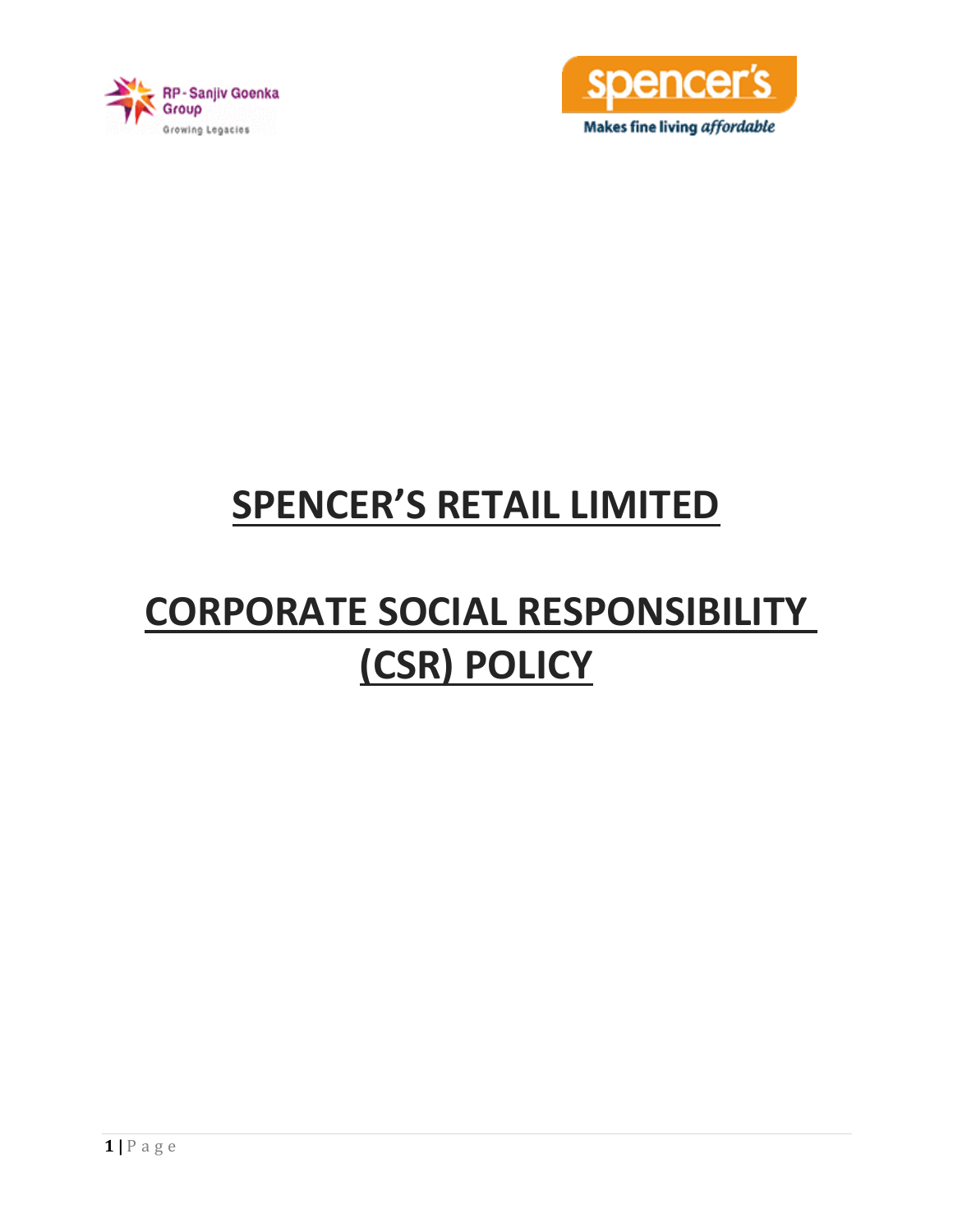



## **A. PREAMBLE**

Spencer's Retail Limited ('Company') was incorporated on 8 February, 2017 as a Public Limited Company. The Company aims at contributing towards the up liftment of the poor and underprivileged residing in its area of operation, along with its focus on generating profits, protecting the interests of investors and shareholders and serving its customers with utmost satisfaction. The Company is aware of its duties towards the society and environment in which it operates and recognizes its role in managing the social, economic and environmental challenges confronting society.

#### **B. OBJECTIVE**

The purpose of this policy is:

- To define CSR projects or programs which Company plans to undertake and which fall within the purview of the Companies Act 2013 ("the Act") and Rules made thereunder as amended from time to time;
- Modalities of execution of such CSR projects or programs;
- Monitoring process of such CSR projects orprograms;

#### **C. REGULATORY FRAMEWORK**

The Ministry of Corporate Affairs has notified the Companies [\(CSR](https://www.indiafilings.com/learn/csr-funds-for-covid-19/) Policy) Amendment Rules, 2021 vide a notification dated January 22, 2021, which seeks to amend the Companies [\(Corporate](https://www.indiafilings.com/learn/corporate-social-responsibility/)  [Social Responsibility Policy\)](https://www.indiafilings.com/learn/corporate-social-responsibility/) Rules, 2014.

In view of the aforesaid amendment, the Company frames this policy to comply with the requirements of the Companies (Corporate Social Responsibility Policy) Amendment Rules, 2021 as notified by Ministry of Corporate Affairs.

#### **D. CORPORATE SOCIAL RESPONSIBILITY PURPOSE STATEMENT**

The Company seeks to impact the lives of the underprivileged by supporting and engaging in activities that aim to improve contribution to the society. We are dedicated to the cause of

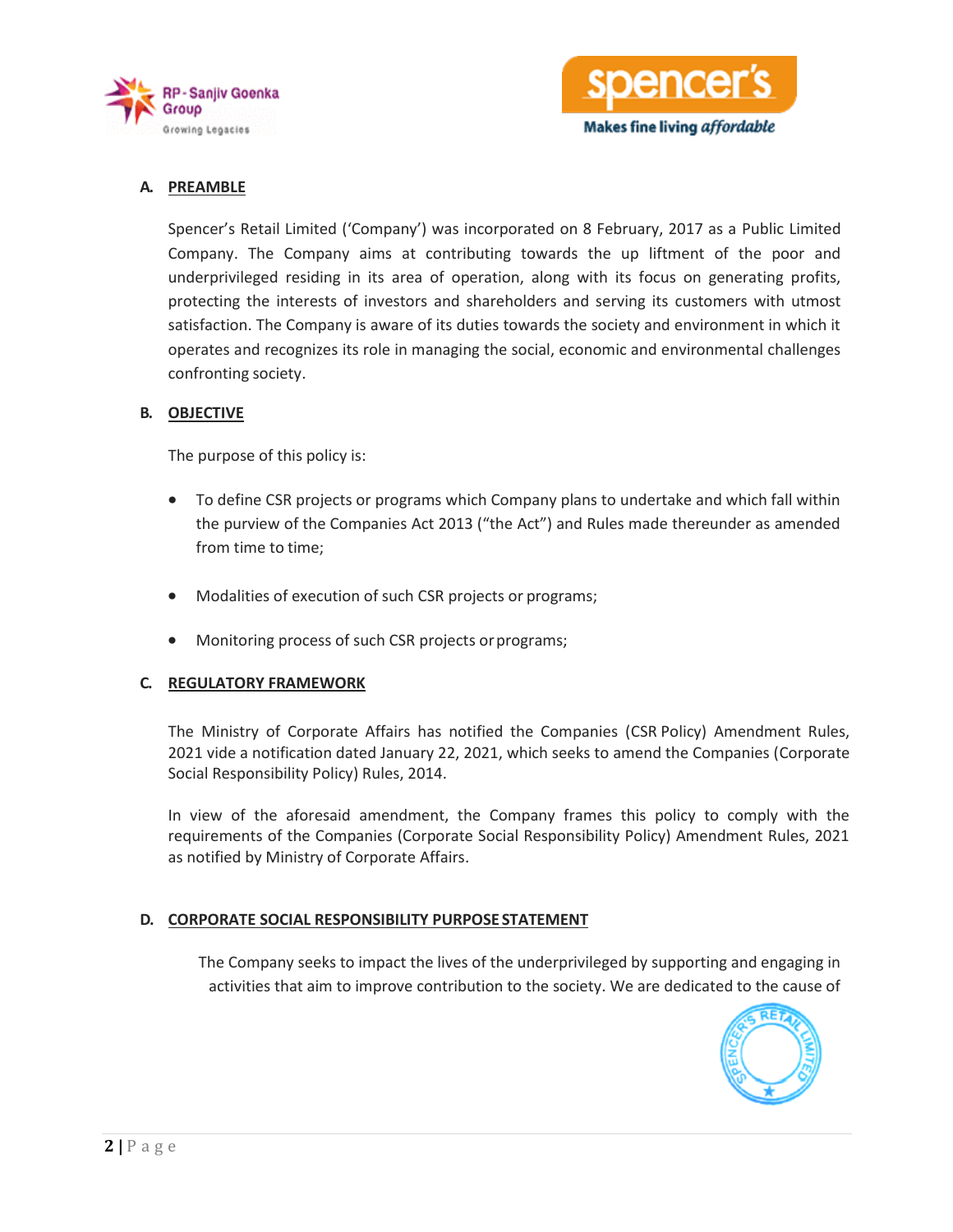



providing access to basic services, empowering people, educating them and to improving their quality of life. While we will undertake programmes based on the identified needs of the community, healthcare, education and promoting community development initiatives shall remain at the forefront. Across the different programme areas focused by the Company, it would be our tireless endeavor to reach the disadvantaged and the marginalized sections of the society.

The Company is committed to identifying and supporting programmes aimed at:

- Provision of access to basic healthcare services/facilities, safe drinking water & sanitation and conducting health awareness camps;
- Empowerment of the disadvantaged sections of society through promoting inclusive education for all, as well as through livelihood generation and skill development;
- Supporting environmental and ecological balance through energy conservation, adoption of initiatives resulting into Greenhouse Gas Emissions (GHG) reduction and transformation into a low carbon business practices;
- Undertaking livelihood generation/promotion and women empowerment projects;
- Any other programme that falls under our CSR Policy and is aimed at the empowerment of disadvantaged sections of the society;

#### **E. ROLES AND RESPONSIBILITIES: BOARD OF DIRECTORS**

The Board of Directors of the Company will be responsible for:

- 1. Approving the Company's CSR Policy;
- 2. Disclosing mandatorily the composition of the CSR Committee, CSR Policy and Projects approved by the Board on their website for public access in such a manner as prescribed under Section 135 of the Act and Rules thereunder;
- 3. Ensuring that the Company spends, in every financial year, at least two percent of the Company's average net profit, made during the three preceding financialyears;
- 4. Ensuring that the administrative overheads shall not exceed five percent of the total CSR expenditure of the Company for any financial year.

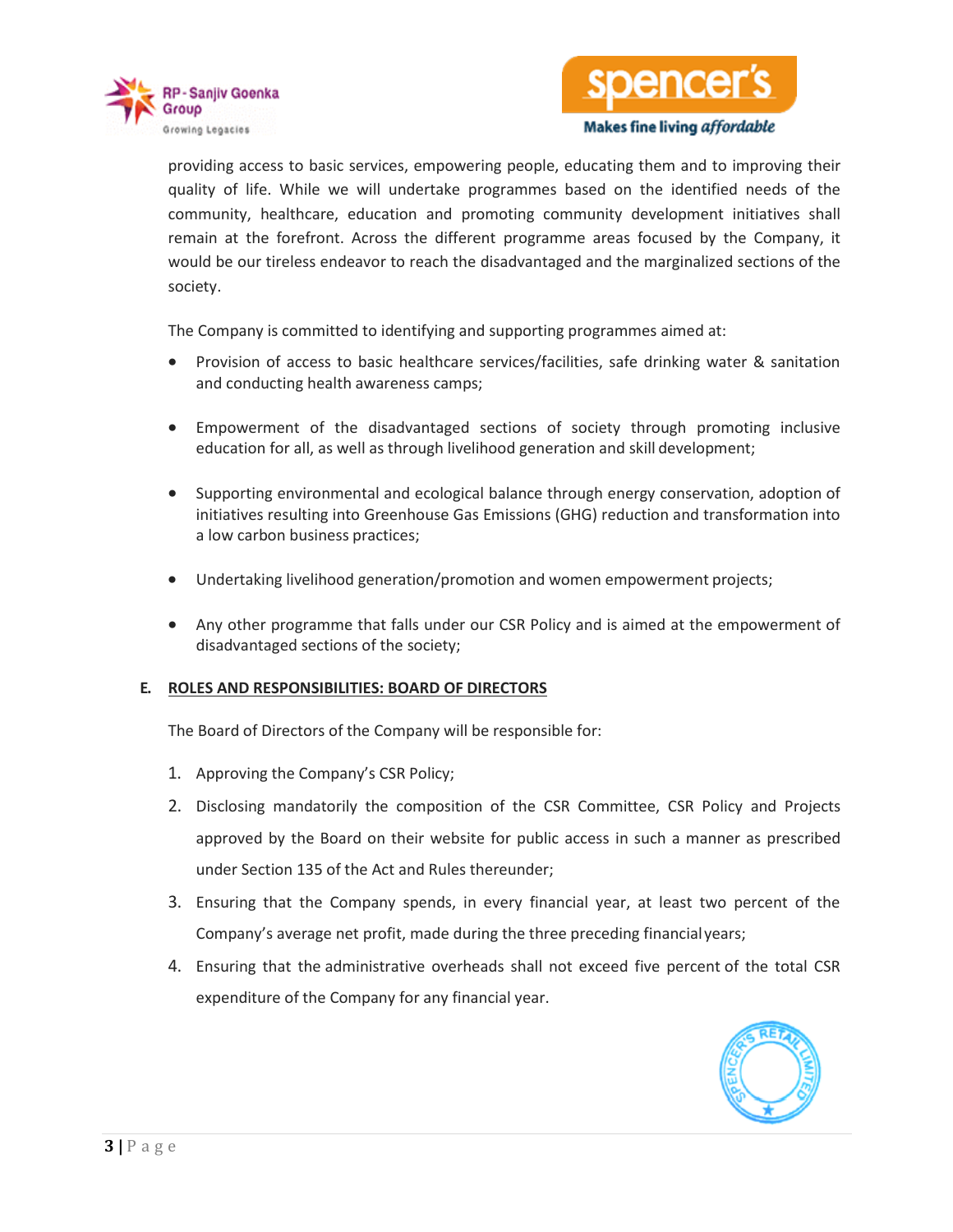



- 5. In an unlikely circumstance wherein the Company fails to spend the stipulated CSR mount during a financial year, BoD is responsible for ensuring that it specifies the reasons in its report for not spending the earmarked amount;
- 6. Getting the approval of Central Government for carrying out CSR activities in e-form namely CSR -1 to generate Unique registration number. Mandatory transfer of unspent CSR amount by the Company to any fund included in Schedule VII of the Companies Act.
- 7. The Board shall have the power to make any change(s) in the constitution of the CSR Committee;

## **F. COSTITUTION OF CSR COMMITTEE**

Company has constituted "Corporate Social Responsibility Committee" (the "CSR Committee") of the Board as per the provisions mentioned under the Act, read together with the Companies (Corporate Social Responsibility Policy) Rules, 2014, as amended from time to time, to ensure that the purpose of this Policy is being effectively served.

The Composition of the CSR Committee of the Board is as follows:

| <b>Name</b>         | <b>Designation</b> |
|---------------------|--------------------|
| Mr. Sanjiv Goenka   | Chairman           |
| Mr. Shashwat Goenka | Member             |
| Mr. Utsav Parekh    | Member             |

#### **G. ROLES AND RESPONSIBILITIES OF CSR COMMITTEE**

The roles and responsibilities of the Company's CSR Committee are as follows:

- Prepare, revise and modify the CSR Policy for the Company keeping parity with the Group CSR PolicyandplacethesamewiththeBoardofDirectorsforitsapproval.
- Ensure that the programmes /projects undertaken by the Company on its own or through Trust are aligned with the approved CSR policy of theCompany /Groupandarealso aligned to Schedule VII and Section 135 ofthe Act.

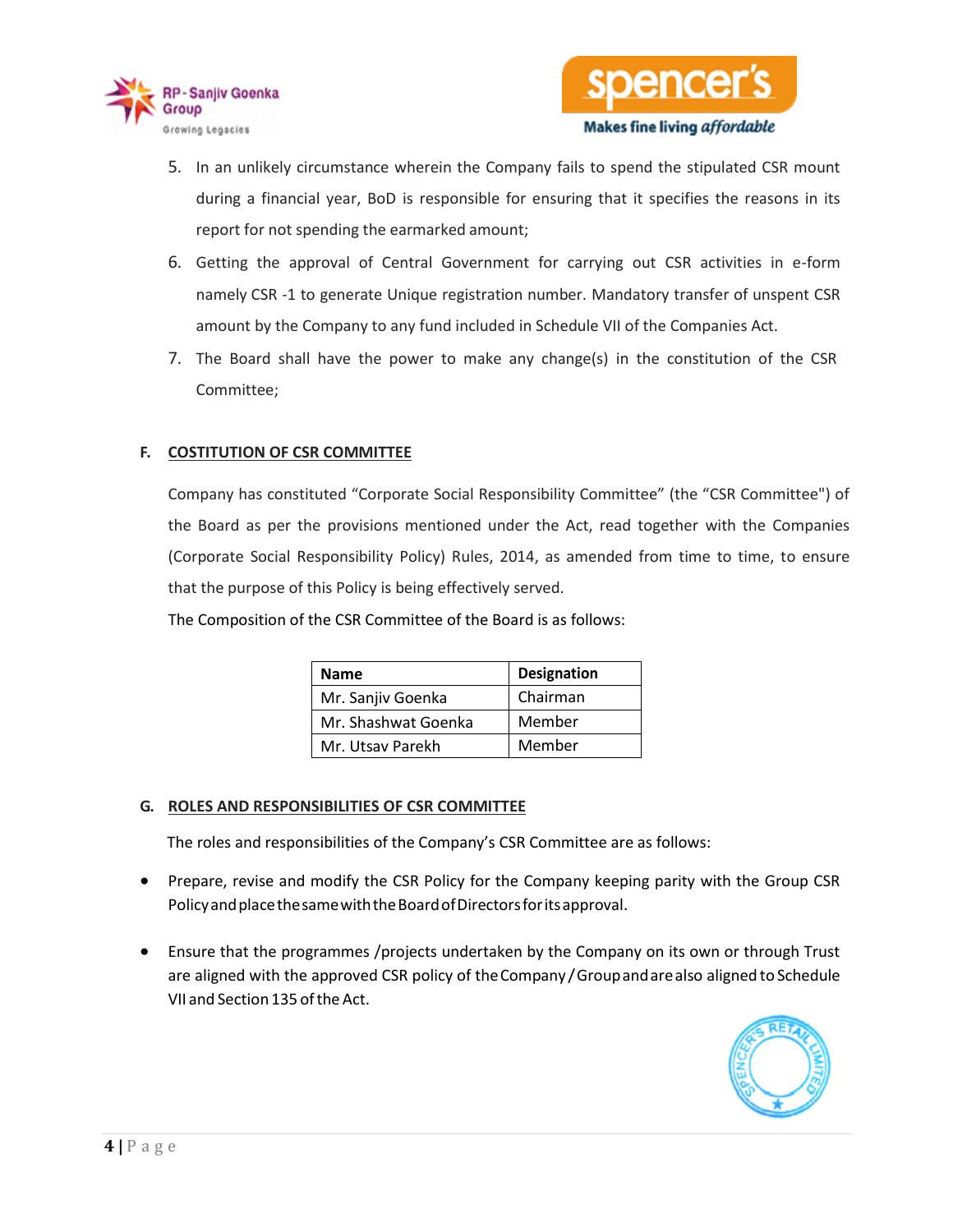



- Will provide guidelines for selection of projects/ programmes or implementing partners to the respective Human Resource or CSR teams, wherever applicable.
- Review and approve annual budgets with respect to CSR programmes.
- Incase the Company is not able to spend the stipulated two percent of the average net profits of the preceding three financial years or any part thereof, the CSR Committee shall provide the reasons for not spending the amount to the Board; the reasons shall also be included in the Board's report.
- Receiving reports to assess the performance and effectiveness of projects supported by the Company.
- Reviewing the findings and recommendations regards the CSR initiatives from any investigation or audit conducted by regulatory agencies or external auditors or consultants.
- Respond to any query, observation or clarification sought by the Ministry of Corporate Affairs or any other regulatory authority with regard to the Company's CSR supported initiatives.
- Ensure that the Company's website displays the approved CSR policy.
- Develop and institutionalize a CSR reporting mechanism in light with Section 135, of the Act and Rules thereunder.
- And any other responsibility, as may be suggested by the Board of Directors.

#### **H. CSR BUDGET**

A specific budget is allocated for CSR activities. This budget is project/programme driven.

Any surplus arising out of the CSR activities shall not form part of the business profit of the Company and shall be ploughed back into the same project or shall be transferred to the Unspent CSR Account and spent in pursuance of CSR policy and Annual Action Plan of the Company or transfer such surplus amount to a Fund specified in Schedule VII of the Act, within a period of 6 (six) months of the expiry of the Financial Year.

Excess CSR expenditure could be set off in succeeding three financial years, subject to the conditions mentioned in the Act. The CSR amount may be spent by the Company for creation or acquisition of a capital asset, in the manner prescribed in the Act.

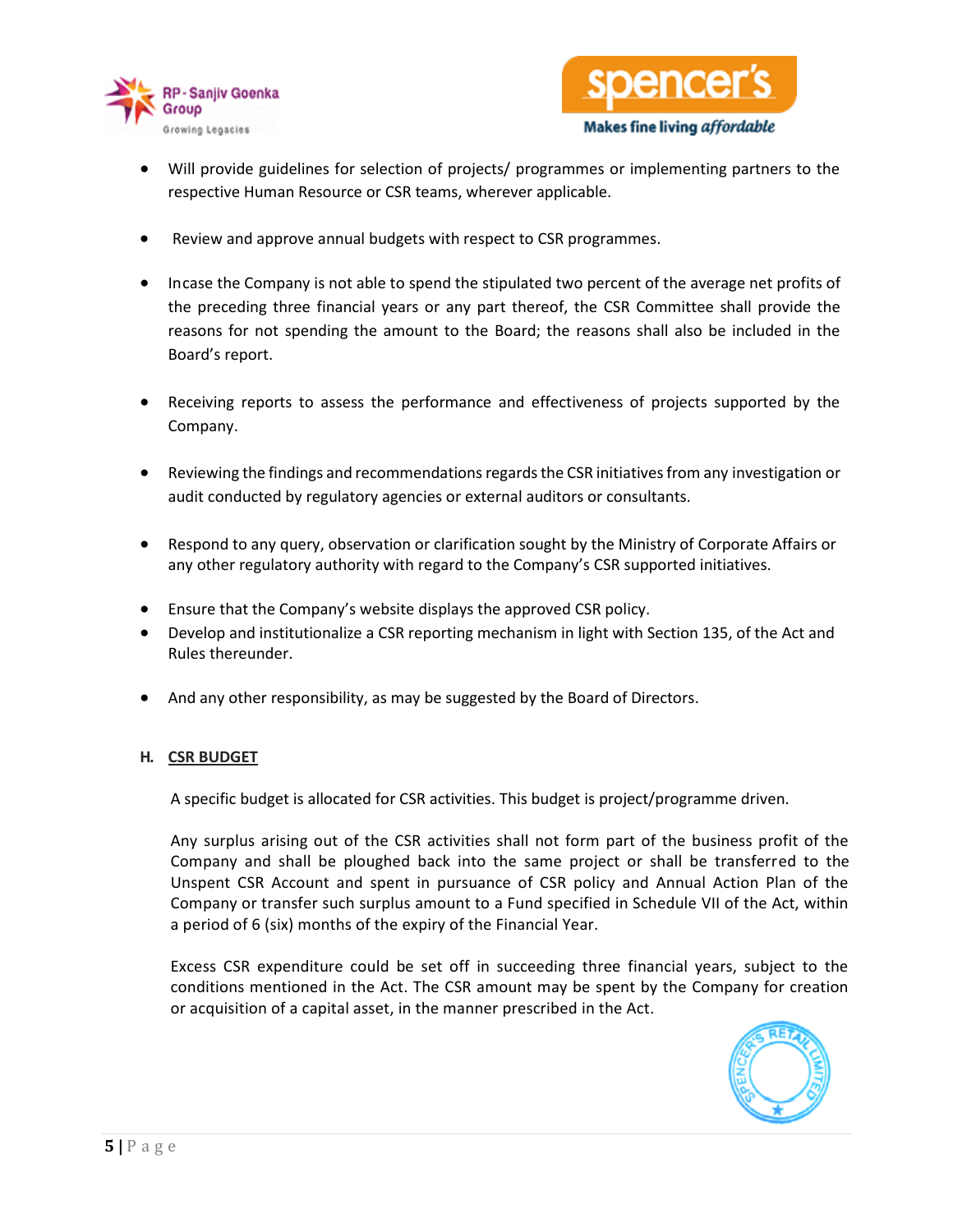



**Makes fine living affordable** 

The unspent CSR expenditure pertaining to an annual CSR project shall be transferred to any fund included in Schedule VII of the Act, within 6 (six) months from the end of concerned financial year. If the unspent CSR expenditure pertains to an Ongoing CSR Project, the amount has to be transferred to a separate bank account to be called as "Unspent CSR Account" within 30 (thirty) days of the end of the concerned financial year and is to be spent on CSR expenditure, within a period of 3 (three) financial years. In case the Company is unable to spend the CSR expenditure on the Ongoing CSR project within the prescribed period of 3 financial years, it would be required to transfer the amount so unspent to any fund included in Schedule VII of the Act, within 30 (thirty) days of the end of the concerned financial year.

#### **I. MONITORING**

The Company will put in place a well-defined, transparent monitoring and review mechanism to ensure that each CSR project/ programme has:

- Clear objectives developed out of the societal needs that may be determined through need assessment studies and research (secondary or primary)
- Clear targets, time lines and measureable indicators whereverpossible
- A progress monitoring and reporting framework that is aligned with the requirements of Section 135 of the Act and Rules thereunder

The CSR Committee assign roles and responsibilities to the relevant team towards monitoring of the CSR activities and would have the responsibility of monitoring approved projects and funds disbursals for such projects. Monitoring mechanisms may include visits, meetings, and progress reports.

With regard to the budget, the Company will establish an accounting system that will allocate and account for CSR spend across projects and programmes.

#### **J. REPORTING AND RECORD KEEPING**

The Company will monitor progress of CSR projects and expenditure and will report impact to the Board and the CSR committee. The Company is required to report its CSR performance in its Director's Report as prescribed in Section 135 of the Act and Rules thereunder.

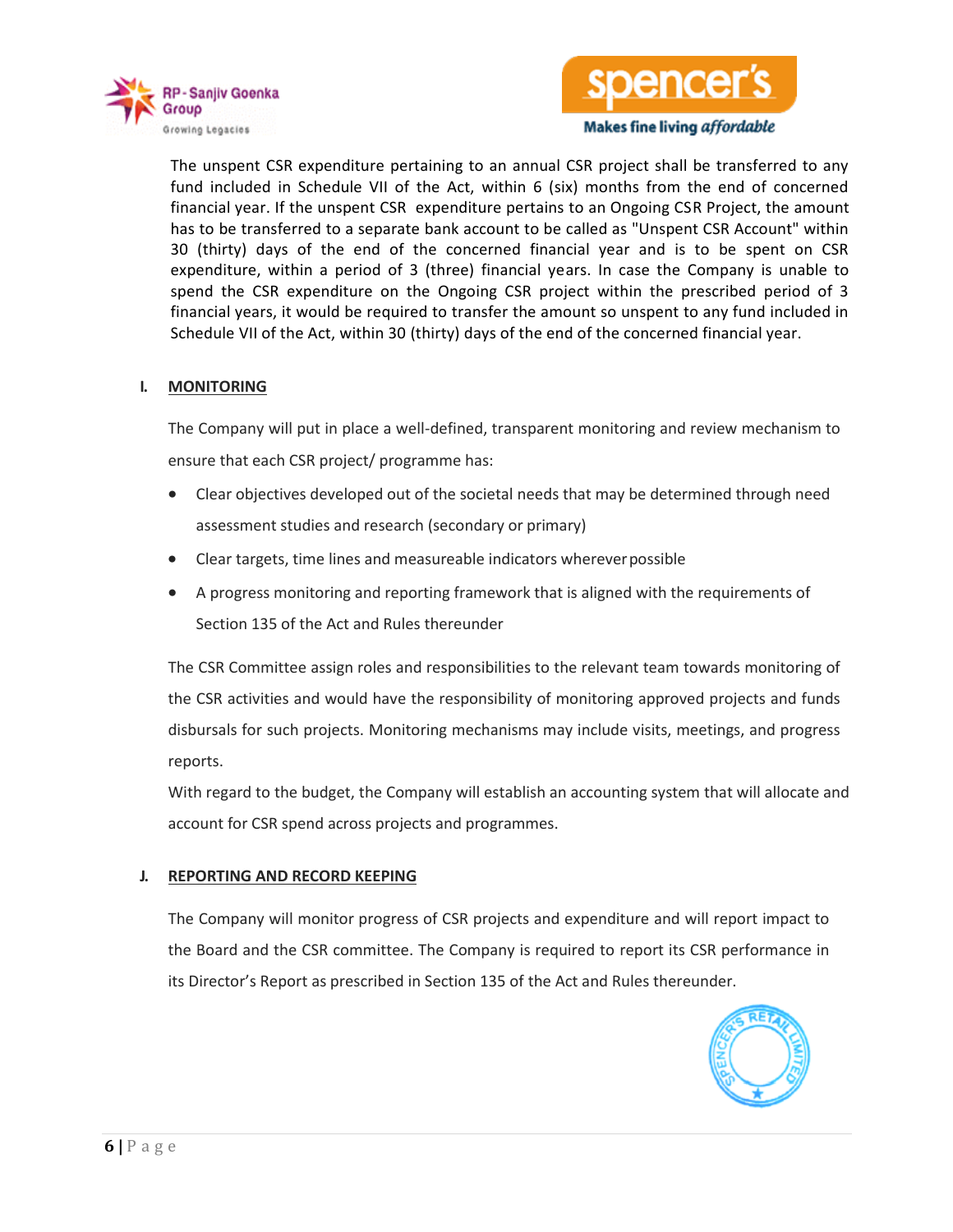



In respect of the reporting, the Board will be responsible to ensure that:

- I. The report of the Board includes the annual report on CSR Activities of the Company and sets out the requisite information in terms of the Act and the Rules;
- II. The contents of the latest and updated version of the CSR Policy is included in the report of the Board;
- III. The contents of the CSR Policy along with composition of the CSR committee, and projects approved by the Board are also made available on the website (if any) of the Company.
- IV. In case of failure to ensure the minimum CSR Expenditure, detailed reasons for the same are adequately disclosed in the Board Report.

### **K. ANNUAL ACTION PLAN**

The CSR Committee shall also formulate and recommend to the Board, an Annual Action Plan as per format specified or such other format as the committee think proper, which shall include the following, namely:-

- the list of CSR projects or programmes that are approved to be undertaken in areas or subjects specified in Schedule VII of the Act;
- the execution of the projects or programmes in the specified manner;
- the modalities of utilisation of funds and implementation schedules for the projects or programmes;
- monitoring and reporting mechanism for the projects or programmes; and
- details of need and impact assessment, if any, for the projects undertaken by the company.

The Board may alter such plan at any time during the financial year, as per the recommendation of its CSR Committee, based on the reasonable justification to that effect.

The Board shall satisfy itself that the funds disbursed have been utilised for the purposes and in the manner as approved by it and the Chief Financial Officer or the person responsible for financial management shall certify so, in the format as specified under the Act, to the effect.

In case of ongoing project, the Board of a Company shall monitor the implementation of the project